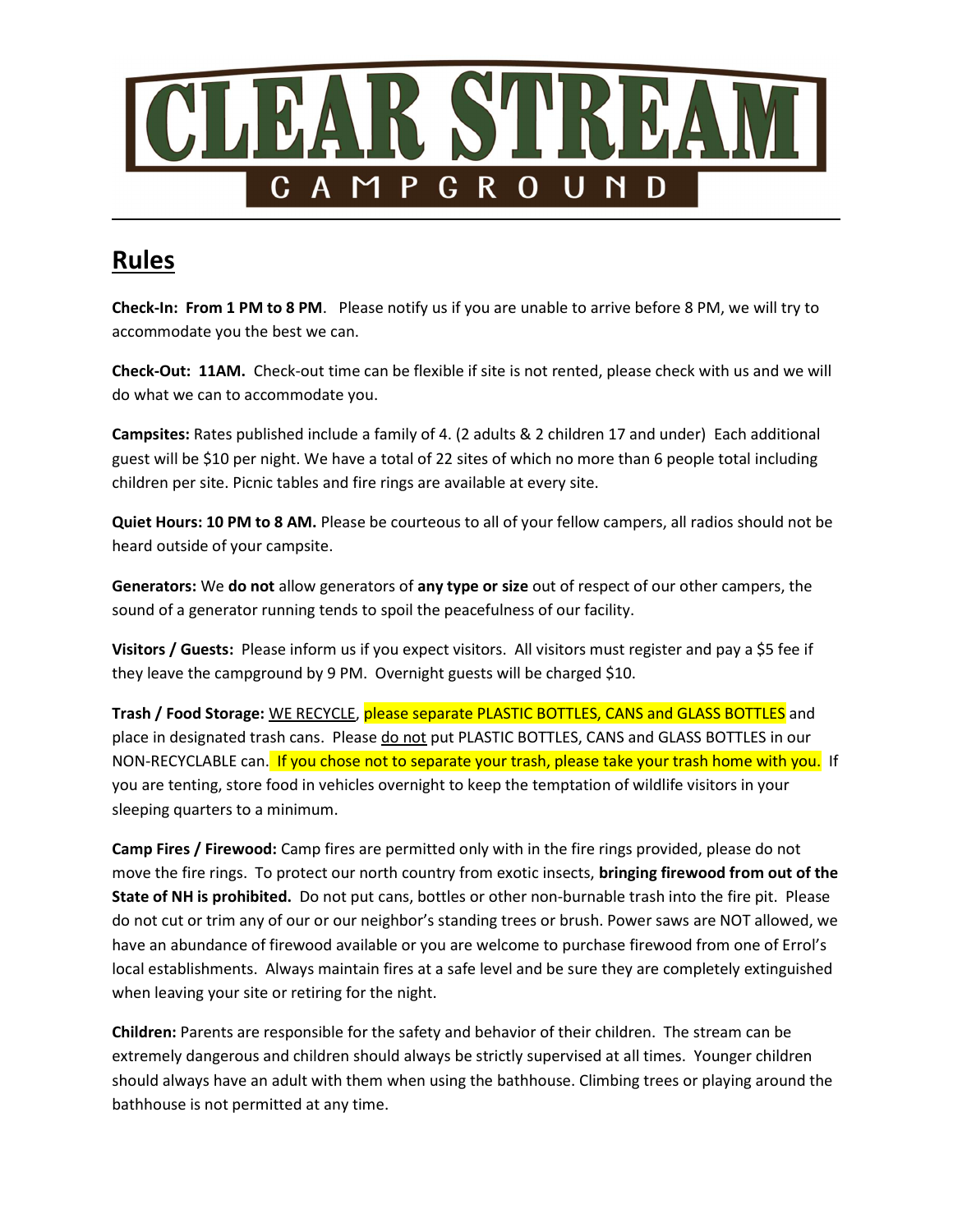Alcohol / Drugs: Public display of intoxication, underage drinking or disorderly conduct will result in immediate eviction without refund. Illicit drug use or possession is prohibited and will result in immediate eviction without refund and possible arrest.

Firearms / Fireworks: The discharge of any firearm or any type of fireworks is not allowed.

RV Dumping: No fluids from RVs should be discharged onto the ground. Our rates include the use of our dumping station which is located behind the bath house. For an additional fee of \$15 we will dump your unit into our portable dumping station per request, please give us plenty of notice so we can make proper arrangements. Please respect our septic system: use only 1 ply toilette paper, DO NOT FLUSH paper towels, sanitary napkins, or any other items.

Pets: We are pet friendly, guests with pets must abide by the following rules:

- 1. Keep pet under control at all times. Pets that are unruly or display aggressive behavior will be asked to leave.
- 2. Pets should NEVER be left unattended in your car, tent, RV, campsites, etc.
- 3. Clean up after your pet whether it is on your site, in the woods, or anywhere on campground or neighboring property.
- 4. Pets are NOT ALLOWED in the bath house, office, or any other campground owned buildings or RV's.
- 5. Pets that do not have their current vaccinations are NOT allowed.

Automobiles / Trailers: Two automobiles per site, please check with management for overflow parking area if needed. Most OHRV trailers will be permitted to park at the campsites, we also have an overflow parking area if your site is too congested with your trailers.

ATVs / UTVs: We are an OHRV friendly campground and are pleased to be able to access the thousands of miles of trails directly from our property. All riders are responsible to know and obey all state laws/rules. TRAIL BIKES / DIRT BIKES ARE PROHIBITED IN OUR CAMPGROUND AND ON THE LOCAL TRAIL SYSTEM PER LANDOWNER REQUEST. VIOLATORS WILL BE ASKED TO LEAVE WITH OUT A REFUND AND WILL NOT BE WELCOME BACK, IT IS VERY IMPORTANT TO ABIDE BY LANDOWNER REQUESTS TO PREVENT TRAIL CLOSURES.

#### All operators must follow the following campground rules:

- 1. Trail Access: We have permission to access our campground over neighboring land directly from the 13 Mile Woods trail. ATV/UTV SPEED LIMIT on this access trail and in the campground is 5 MPH, NO EXCEPTIONS! We do not want to lose this convenient access. Please know the laws in regards to ATV / UTV travel along the highway and on the trails.
- 2. Camp Site Access: Campers will be allowed to access their camp sites with their ATV or UTV, only on the road through the campground. This will only be allowed to access the campsites from the ATV/UTV trail system .... NOT to access the bath house, visit other campers, access the outhouses, just leisurely ride around the campground, etc. unless prior arrangements have been made with the campground management. SPEED LIMIT WILL BE 5 MPH AND STRICLTY ENFORCED. All visitors or guests of campers on an ATV/UTV must park in the designated parking area at the entrance, register with the office, and will not be permitted to ride through the campground.